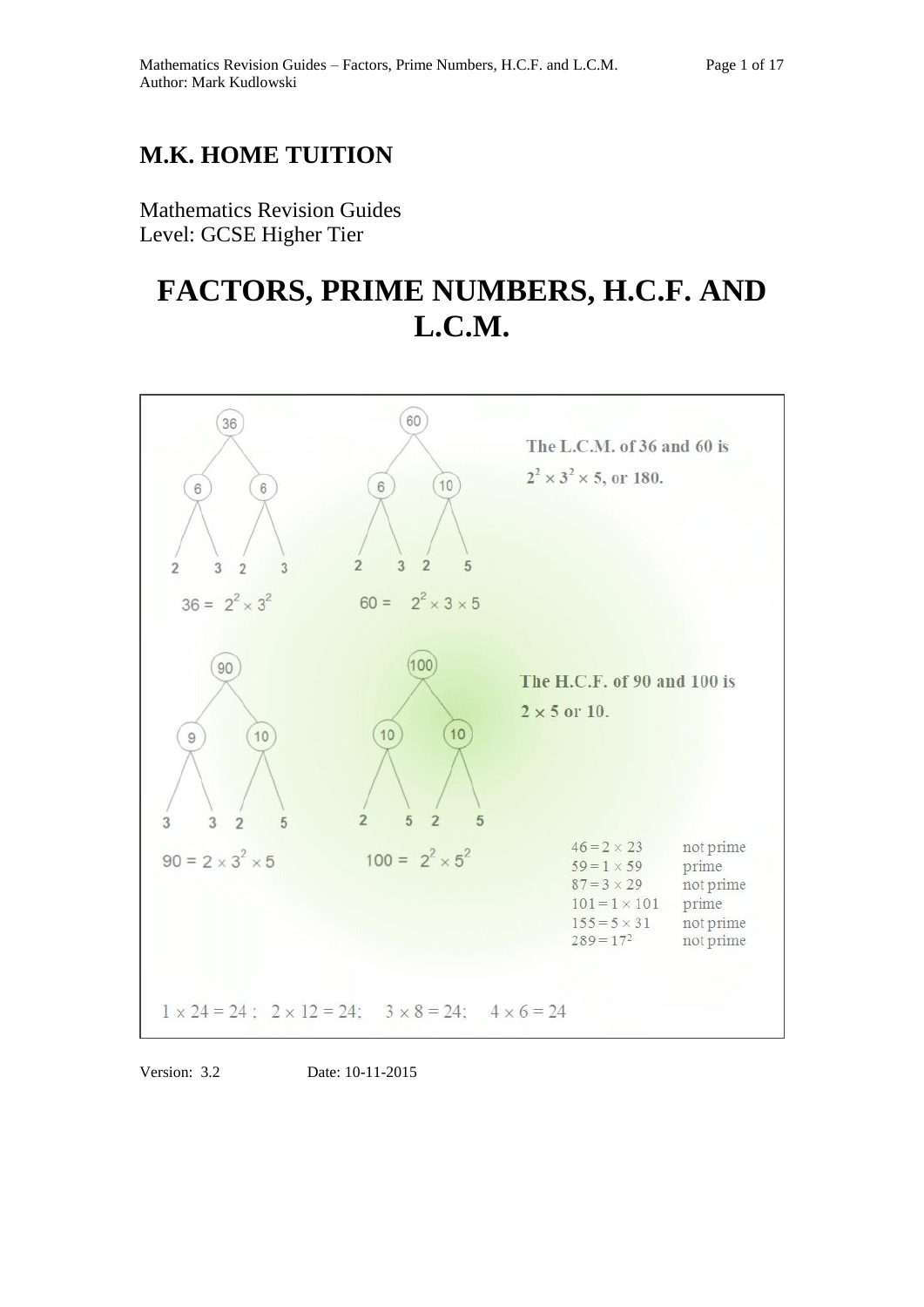## **FACTORS AND MULTIPLES.**

(These terms relate only to positive integers.)

A **factor** of a number is any number that divides into it without remainder. For example, the factors of 18 are 1, 2, 3, 6, 9 and 18.

A **multiple** of a number is that number multiplied by another positive integer. Therefore the first five multiples of 12 are 12, 24, 36, 48 and 60.

A number is said to be **prime** if it has no other factors than itself and 1. The first five prime numbers are 2, 3, 5, 7 and 11. (1 is not considered a prime number).

**Example 1.** Find all the factors of 24.

The number 24 can be expressed as a product of two numbers in various ways:

 $1 \times 24 = 24$ ;  $2 \times 12 = 24$ ;  $3 \times 8 = 24$ ;  $4 \times 6 = 24$ 

We can stop here, because the next highest factor of 24, namely 6, has already been included. Once we reach a possible factor greater than the square root of the number, the process is finished, as the products would only reappear in reverse order.

 $\therefore$  The factors of 24 are 1, 2, 3, 4, 6, 8, 12 and 24.

When the number is larger, some trial and error might be needed using a calculator.

**Example 2.** Find all the factors of 252.

The square root of 252 is 15.87.... so there is no need to look for factors over 15.

 $1 \times 252 = 252$  $2 \times 126 = 252$  $3 \times 84 = 252$  $4 \times 63 = 252$ (5 does not divide exactly into 252, giving an answer of 50.4)  $6 \times 42 = 252$  $7 \times 36 = 252$ (8 does not divide exactly into 252, giving an answer of 31.5)  $9 \times 28 = 252$ (10 and 11 do not divide into 252) Also, if a number is not a factor, neither is any of its multiples. We found that 5 was not a factor of 252; therefore 10, being a multiple of 5, cannot be a factor either.  $12 \times 21 = 252$ (13 does not divide into 252)  $14 \times 18 = 252$ (15 does not divide into 252)

 $\therefore$  The factors of 252 are 1, 2, 3, 4, 6, 7, 9, 12, 14, 18, 21, 28, 36, 42, 63, 84, 126 and 252.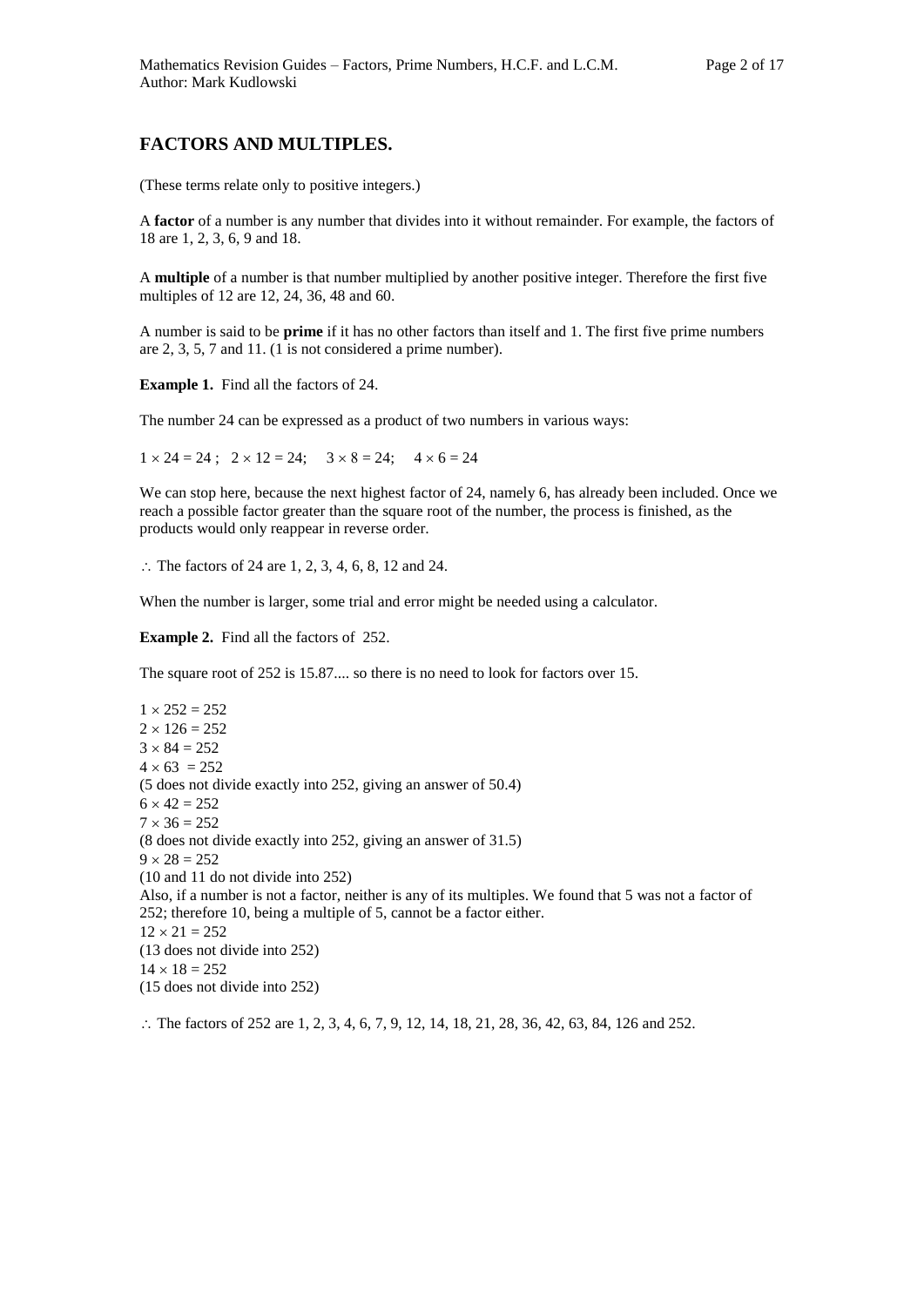#### **Example 3.** Find all the factors of 225.

The square root of 225 is exactly 15, so we do not need to look for any factors above it. Because 15 is a factor, so are 3 and 5; also, since 225 is odd, we can forget about any even factors.  $1 \times 225 = 225$  $3 \times 75 = 225$  $5 \times 45 = 225$ (7 does not divide exactly into 225)  $9 \times 25 = 225$ (11 does not divide exactly into 225) (13 does not divide exactly into 225)  $15 \times 15 = 225$ ∴ The factors of 225 are 1, 3, 5, 9, 15, 25, 45, 75 and 225.

#### **Factor / divisibility tests for numbers (factors up to 12).**

There are many short cuts to test if one number divides exactly into another. Although they are not part of the syllabus, some of them can be quite useful time-savers, even in calculator exams.

#### **All numbers ending in 2, 4, 6, 8 or 0 (even numbers) are divisible by 2.**

36 is divisible by 2, but 37 is not.

#### **All numbers whose digit sum is a multiple of 3 are divisible by 3.**

51 is divisible by 3, since its digits, 5+1, add up to 6; 58 is not since its digits sum to 13,which is not a multiple of 3.

#### **All numbers which are still even after halving are divisible by 4.**

248 is divisible by 4 since half of it, 124, is still even; 250 is not because 125 isn't.

#### **All numbers ending in 0 or 5 are divisible by 5.**

125 is divisible by 5; 122 is not.

**All even numbers whose digit sum is a multiple of 3 are divisible by 6.**  246 is even, and its digits add up to 12, a multiple of 3.

#### **Sorry – there are no quick tests for divisibility by 7 !**

#### **All numbers which are even after halving them twice running are divisible by 8.**

232 is a multiple of 8, as halving it to 116 and then to 58 still leaves an even number. 252 is not, as halving it twice gives 63, an odd number.

## **All numbers whose digit sum is a multiple of 9 are divisible by 9.**

189 is divisible by 9, since its digits, 1+8+9, add up to 18, a multiple of 9; 840 is not since its digits sum to 12,which is not a multiple of 9. Notice, that if you take the digit sum of 18 and add *its* digits, you will end up with 9.

#### **All numbers ending in 0 are multiples of 10.** Trivial !

**All numbers whose alternate digit sums are equal or differ by a multiple of 11, are divisible by 11.** This is easier than it sounds  $-594$  is divisible by 11 because the sum of the 'odd-placed' digits (5 and 4) equals the 'even-placed' digit, here 9.

576 is not, because the sum of the 'odd' digits (5 and 6) = 11 and the 'even' digit is equal to 7. The difference between 'odds' and 'evens' is 4.

3091 is also divisible by 11 – the 'odd' digits (3 and 9) add to 12 and the 'even' digits (0 and 1) add to 1 – a difference of 11.

## **All numbers divisible by both 3 and 4 are divisible by 12.**

276 can be halved to give the even value of 138, and its digits add up to 15, a multiple of 3.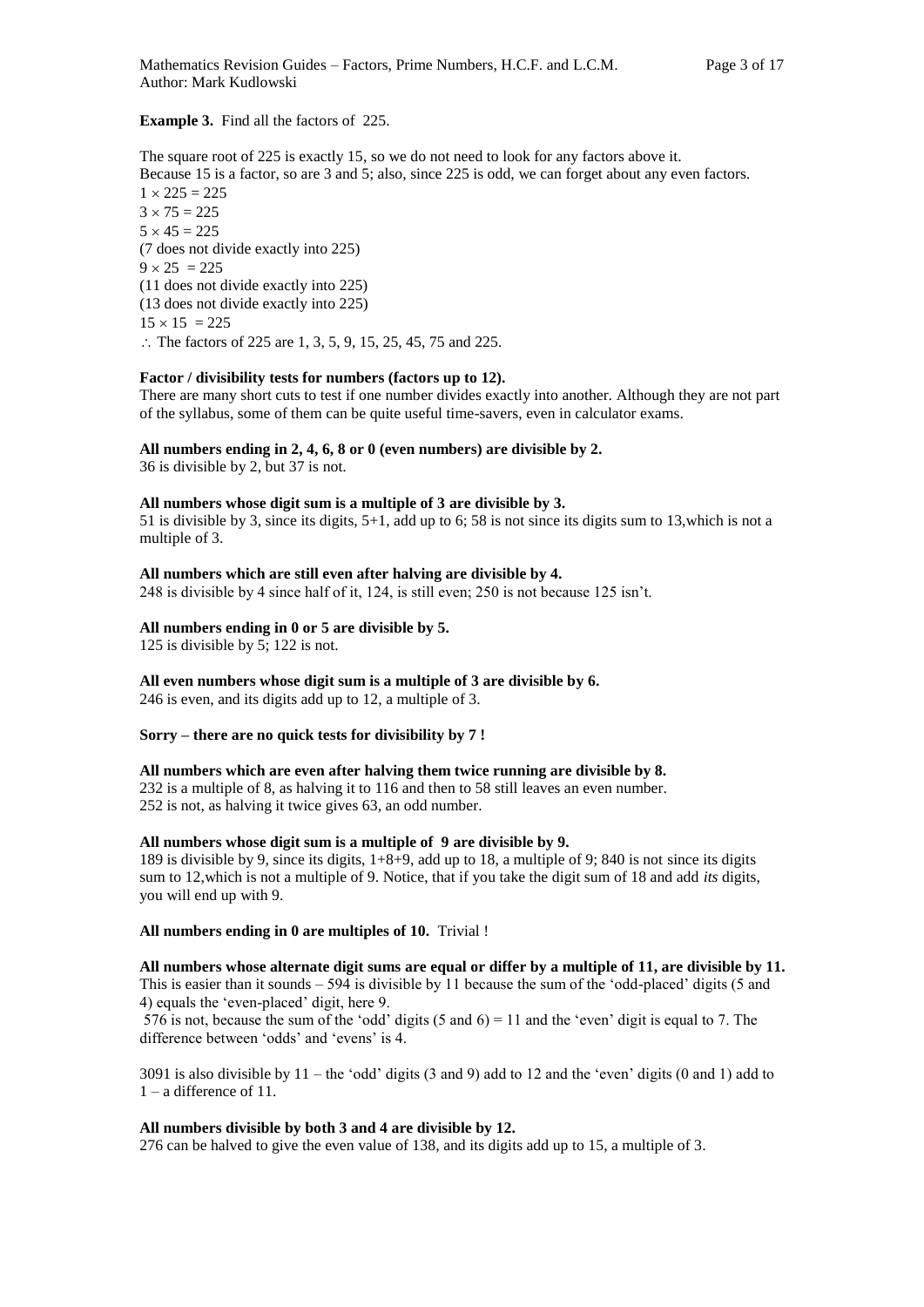#### **Testing for prime numbers.**

To determine if a number is prime or not, we need to try dividing it by every prime number up to its square root. If none of those primes divide into it, then the number is a prime. If there is one counterexample, then the number is not prime.

**Example (4).** Which, if any, of the following numbers are prime ?

46, 59, 87, 101, 155, 289 ?

46 is not a prime because it is even and greater than 2.

The square root of 59 lies between 7 and 8, so we need to test if it is divisible by 2, 3, 5 or 7. It is odd (not a multiple of 2), its digits add up to 14 (so it's not a multiple of 3), it does not end in 5 or 0 (indivisible by 5), and it leaves a remainder after dividing by 7. Therefore 59 is prime.

The digits of 87 sum to 15, a multiple of 3, so 87 is a multiple of  $3 - 87$  is thus not prime

101 has a square root less than 11, it is odd, its digits add up to 2 (indivisible by 3), it doesn't end in 5 or 0, and it leaves a remainder after dividing by 7. 101 is thus prime.

155 ends in 5, and is therefore divisible by 5 and hence not prime.

289 has a square root of exactly 17, therefore it is not prime.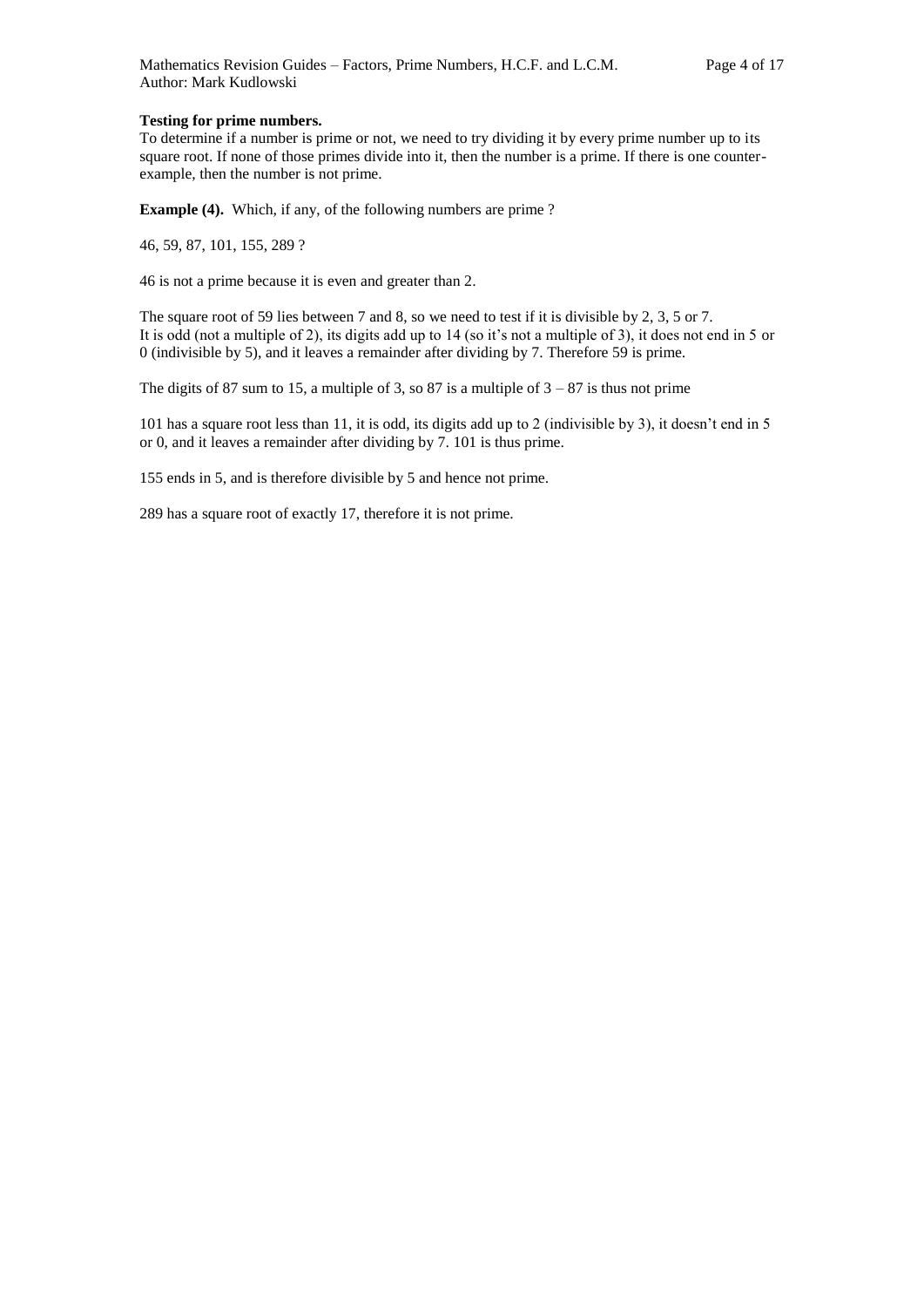## **The Sieve of Eratosthenes.**

This method of finding prime numbers was demonstrated over two thousand years ago, and we shall use it in the next example.

**Example (5):** Use the 'Sieve' to find all the prime numbers less than 100.

| 1    | 2  | 3  | 4  | 5  | 6     | $\overline{7}$ | 8  | 9  | 10  |
|------|----|----|----|----|-------|----------------|----|----|-----|
| 11   | 12 | 13 | 14 | 15 | 16    | 17             | 18 | 19 | 20  |
| 21   | 22 | 23 | 24 | 25 | 26    | 27             | 28 | 29 | 30  |
| l 31 | 32 | 33 | 34 | 35 | 36    | 37             | 38 | 39 | 40  |
| 41   | 42 | 43 | 44 |    | 45 46 | 47             | 48 | 49 | 50  |
| 51   | 52 | 53 | 54 | 55 | 56    | 57             | 58 | 59 | 60  |
| 61   | 62 | 63 | 64 | 65 | 66    | 67             | 68 | 69 | 70  |
| 71   | 72 | 73 | 74 | 75 | 76    | 77             | 78 | 79 | 80  |
| 81   | 82 | 83 | 84 | 85 | 86    | 87             | 88 | 89 | 90  |
| l 91 | 92 | 93 | 94 | 95 | 96    | 97             | 98 | 99 | 100 |

|    | 2                                       | з  |  | 5  |  | 7  |  | 9  |  |
|----|-----------------------------------------|----|--|----|--|----|--|----|--|
| 11 |                                         | 13 |  | 15 |  | 17 |  | 19 |  |
| 21 |                                         | 23 |  | 25 |  | 27 |  | 29 |  |
| 31 |                                         | 33 |  | 35 |  | 37 |  | 39 |  |
| 41 |                                         | 43 |  | 45 |  | 47 |  | 49 |  |
| 51 |                                         | 53 |  | 55 |  | 57 |  | 59 |  |
| 61 |                                         | 63 |  | 65 |  | 67 |  | 69 |  |
| 71 |                                         | 73 |  | 75 |  | 77 |  | 79 |  |
| 81 |                                         | 83 |  | 85 |  | 87 |  | 89 |  |
| 91 |                                         | 93 |  | 95 |  | 97 |  | 99 |  |
|    | Get rid of all the even numbers after 2 |    |  |    |  |    |  |    |  |

 $\mathbf 1$  $\mathbf{z}$  $\mathbf 3$  ${\bf 5}$  $\overline{\phantom{a}}$  $\overline{11}$  $\overline{13}$  $\overline{17}$  $\overline{19}$  $\overline{23}$  $\overline{25}$  $\overline{29}$  $35$  $\overline{31}$  $\overline{37}$  $\overline{41}$  $\overline{43}$  $\overline{47}$  $\overline{49}$ 53 55 59 65 61 67  $\overline{71}$  $\overline{73}$  $\frac{1}{77}$  $\overline{79}$ 83 85 89 95 91 97 Do the same with the multiples of 3

Start with all the numbers 1-100

 $\overline{2}$  $\mathbf{3}$  $\mathbf{1}$ 5  $\overline{7}$  $\overline{13}$  $\overline{17}$  $11$ 19  $\overline{29}$  $\overline{23}$  $31$ 37  $\overline{41}$  $\overline{47}$ 43 49  $\overline{53}$  $\overline{59}$ 61 67  $\overline{71}$  $\overline{77}$ 73 79 83 89 97  $91$ 

| 1               | $\overline{c}$ | 3  | 5 | $\overline{7}$ |    |  |
|-----------------|----------------|----|---|----------------|----|--|
| 11              |                | 13 |   | 17             | 19 |  |
|                 |                | 23 |   |                | 29 |  |
| $\overline{31}$ |                |    |   | 37             |    |  |
| 41              |                | 43 |   | 47             |    |  |
|                 |                | 53 |   |                | 59 |  |
| 51              |                |    |   | 67             |    |  |
| 71              |                | 73 |   |                | 79 |  |
|                 |                | 83 |   |                | 89 |  |
|                 |                |    |   | 97             |    |  |

|    | $\overline{\mathbf{c}}$ | 3  | 5 | $\overline{7}$ |    |  |
|----|-------------------------|----|---|----------------|----|--|
| 11 |                         | 13 |   | 17             | 19 |  |
|    |                         | 23 |   |                | 29 |  |
| 31 |                         |    |   | 37             |    |  |
| 41 |                         | 43 |   | 47             |    |  |
|    |                         | 53 |   |                | 59 |  |
| 61 |                         |    |   | 67             |    |  |
| 71 |                         | 73 |   |                | 79 |  |
|    |                         | 83 |   |                | 89 |  |
|    |                         |    |   | 97             |    |  |

... and with the multiples of 5

... and finally the multiples of 7.

THE END - note that 1 is not a prime !

The first grid shows all the numbers from 1 to 100.

The first prime number is 2, so we keep it, but eliminate, or "sieve out" all the other even numbers, as they all have a factor of 2 as well as 1 and the number itself.

Next, we continue in the same vein by getting rid of all the multiples of 3 excluding 3 itself.

We do the same with the multiples of 5 and 7, and finally remove 1 from the grid as it is not technically a prime.

Because the square root of 100 is 10, there is no need to test for multiples of 11 and over, as any such numbers less than 101 would have been thrown out in earlier stages.

For example,  $77 = 7 \times 11$  would have been removed at the 'multiples of 7' stage.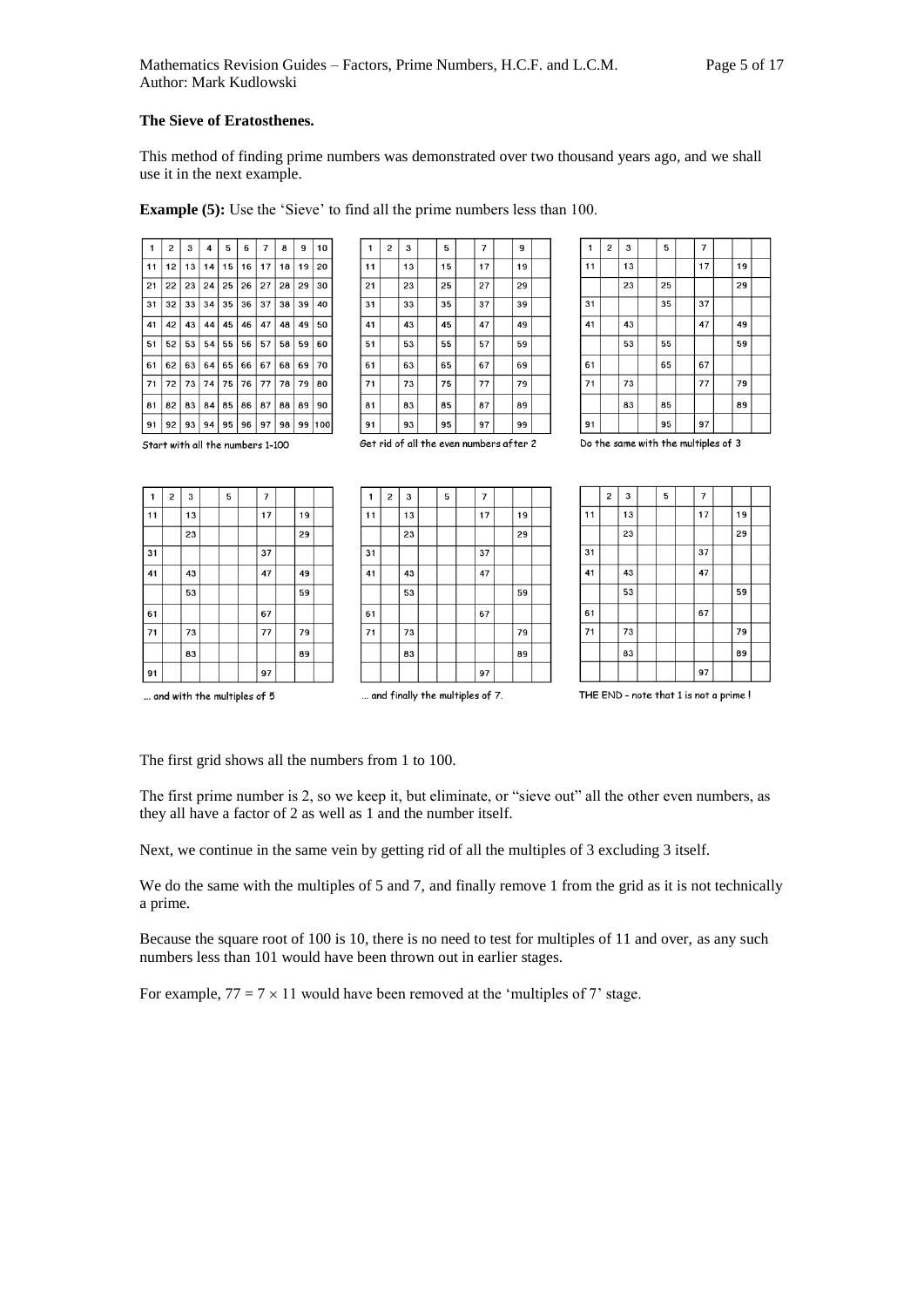#### **Prime Factors.**

Because a number can possibly be shown as a product of various factors, such as  $24 = 3 \times 8$  or  $24 = 4 \times 6$ , it is usual practice to express a number as a unique product of its **prime** factors.

Using the fact that 24 = 4  $\times$  6, we can separate 4 and 6 into products of prime factors, namely 2  $\times$  2 and  $2 \times 3$ .

Therefore  $24 = 2 \times 2 \times 2 \times 3$ , or  $2^3 \times 3$ .

(such representations are generally sorted in ascending order, as shown above).

A 'tree' diagram is often helpful when separating numbers into prime factors – start by splitting the number into one pair of factors, and keep splitting each factor until you are left only with prime numbers at the end of each 'branch'.

**Example (5).** Separate 168 into its prime factors.

We start by seeing that 168 is equal to  $21 \times 8$ . As we move down the tree, we then split 21 into  $3 \times 7$ and 8 into  $4 \times 2$ . Now, 3, 7 and 2 are already prime (shown in bold), so there is no need to go further. However, 4 is still not prime, so we must split it into  $2 \times 2$ . Only then do we have the prime factors of 168, shown in bold at the 'leaves' of the tree, as per the diagram below left.

Sorted in ascending order they are  $2 \times 2 \times 2 \times 3 \times 7$ , or  $2^3 \times 3 \times 7$ .

The prime factors are unique, even though the stages in the factorisation process do not need to be. Another arrangement is shown below right. .





 $168 = 2^3 \times 3 \times 7$ 

 $168 = 2^3 \times 3 \times 7$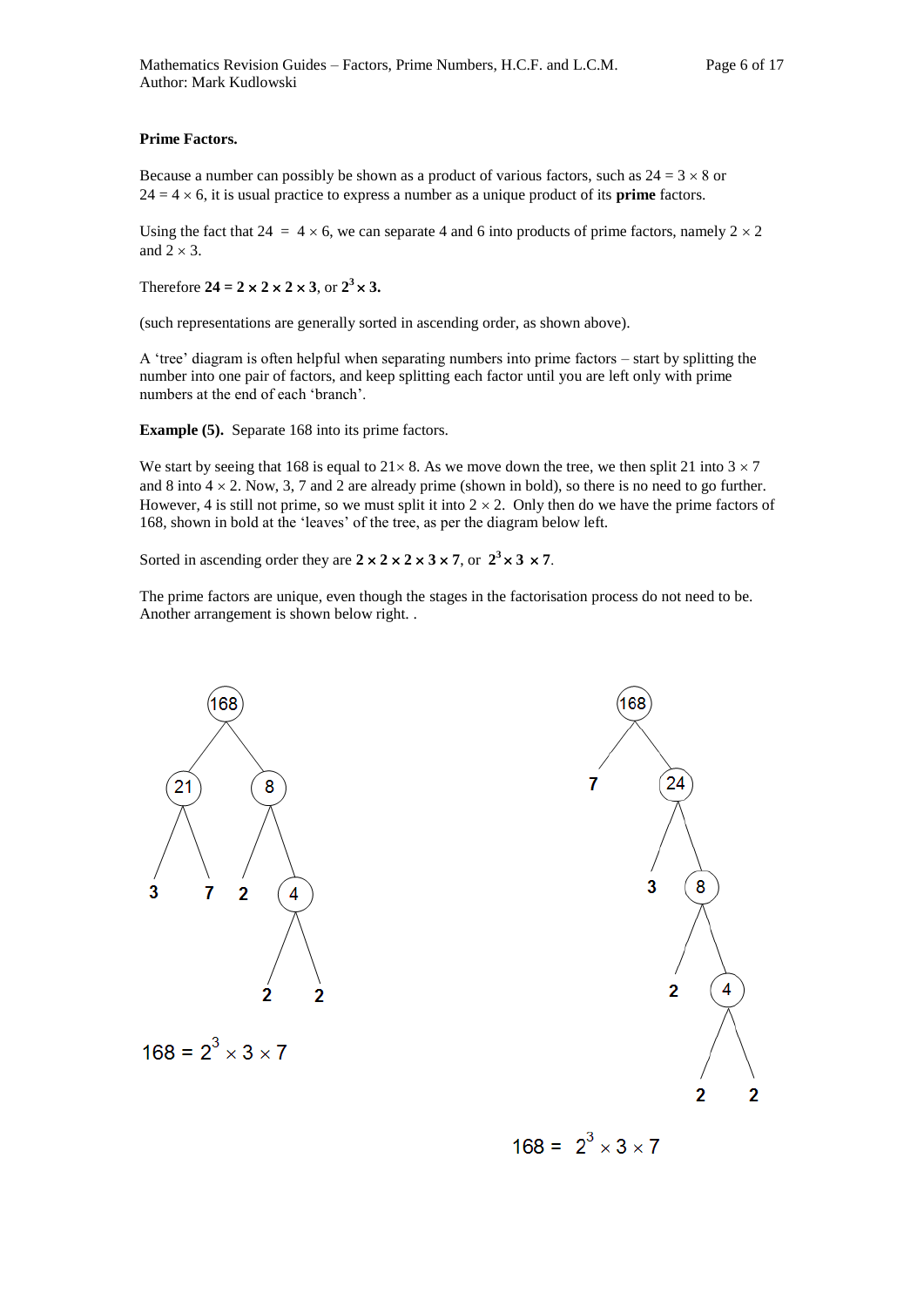#### **The Highest Common Factor, or H.C.F.**

The highest common factor of two or more numbers is the largest number that can divide into all of them without a remainder.

**Example (6) :** Andy has bought two large packs of sweets to give to neighbouring children for Trick or Treat. One pack contains 32 lollipops, and the other contains 48 chocolate bars. He wants to ensure that each child has exactly the same number of lollipops and chocolate bars, without any of either left over.

What is the largest number of children that could be provided for in this way, and how many lollipops and chocolate bars would each child receive ?

Andy thinks: "Well, there are eight children on our road, and 8 goes into both 32 and 48. That way, each child can have four lollipops and six chocolate bars."

In other words, 8 is a common factor of both 32 and 48.

He then realises that four lollipops and six chocolate bars can still be split equally between two people since 4 and 6 are both even, and thus he works out that the 32 lollipops and 48 chocolate bars can be split equally between 16 people and not just 8, with one person receiving two lollipops and three chocolate bars.

The **highest common factor**, or H.C.F., of 32 and 48 is therefore 16.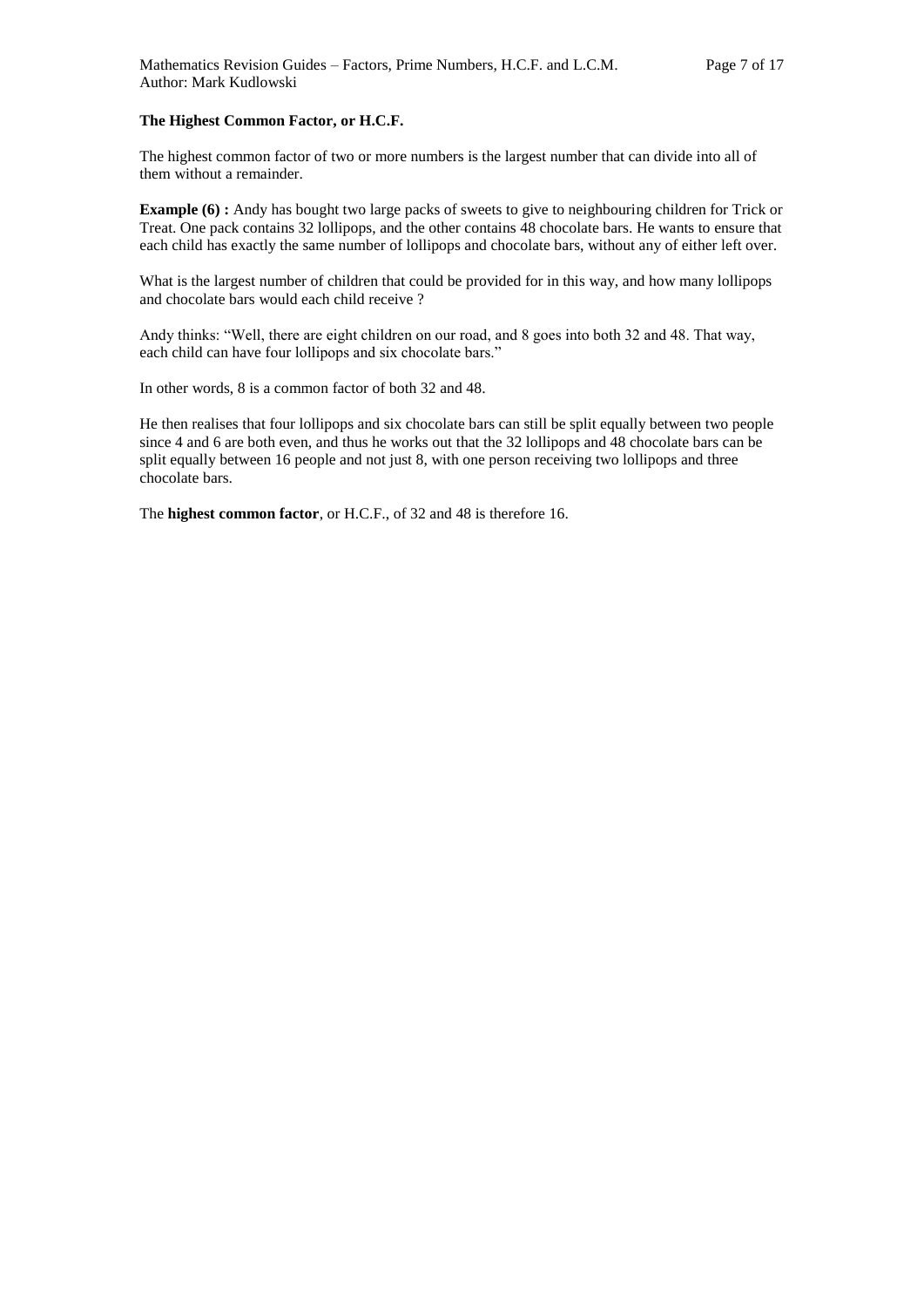If the H.C.F. cannot be found easily, then separate each number into prime factors and find those that are common to both.

The **lower** power of each prime factor becomes a factor of the H.C.F. Any prime factors occurring in only one of the numbers are absent from the H.C.F.

**Example (7).** Find the H.C.F. of 90 and 100.

This H.C.F. can be found to be 10 by inspection, but the formal method is shown below. Separating into prime factors we have



Therefore  $90 = 2 \times 3 \times 3 \times 5$  or  $2 \times 3^2 \times 5$ , and  $100 = 2 \times 2 \times 5 \times 5$  or  $2^2 \times 5^2$ .

Going through each prime factor in turn:

2 occurs once (as  $2^1$ ) in 90, but as  $2 \times 2$  or  $2^2$  in 100, and so must therefore occur as the lower power, namely  $2<sup>1</sup>$  or simply 2, in the H.C.F.

3 occurs as  $3 \times 3$  or  $3^2$  in 90, but not at all in 100, so it cannot be present in the H.C.F.

5 occurs once (as  $5^1$ ) in 90, but as  $5 \times 5$  or  $5^2$  in 100, and so it must occur as  $5^1$ , i.e. 5, in the H.C.F.

This result can also be shown by expressing 90 and 100 as prime factor products in "long" non-index form and highlighting the factors common to both:



#### The H.C.F. of 90 and 100 is therefore  $2 \times 5$  or 10.

This result can also be shown using a **Venn diagram** with two overlapping regions. All the prime numbers inside the "Factors of 90" region multiply together to give 90, and all those inside the "Factors of 100" region multiply together to give 100. The factors inside the area of overlap give the H.C.F. when multiplied.

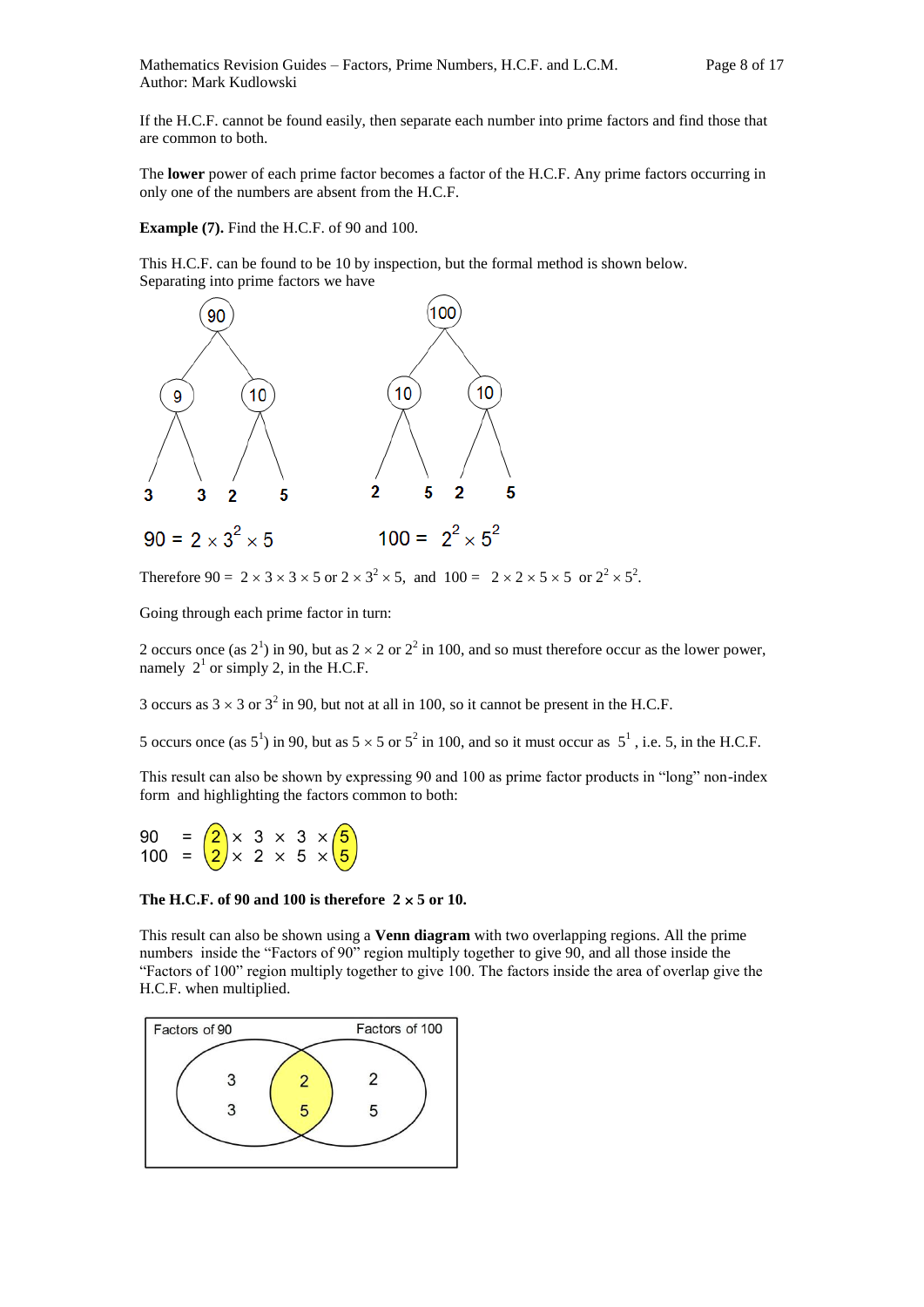If one of the two numbers is a factor of the other, their H.C.F. is simply the smaller number.

For example, the H.C.F. of 24 and 72 is 24.



Two numbers are said to be mutually prime is they have no common factors between them, i.e. an H.C.F. of 1.

**Example (8).** Show that 56 and 75 are mutually prime.



 $56 = 2 \times 2 \times 2 \times 7$  or  $2^3 \times 7$ , and  $75 = 3 \times 5 \times 5$  or  $3 \times 5^2$ .

56 has powers of 2 and 7 as its factors but 75 has no occurrences of either; 75 has powers of 3 and 5 as its factors but this time 56 has neither. Therefore 56 and 75 have no common factors and are mutually prime.

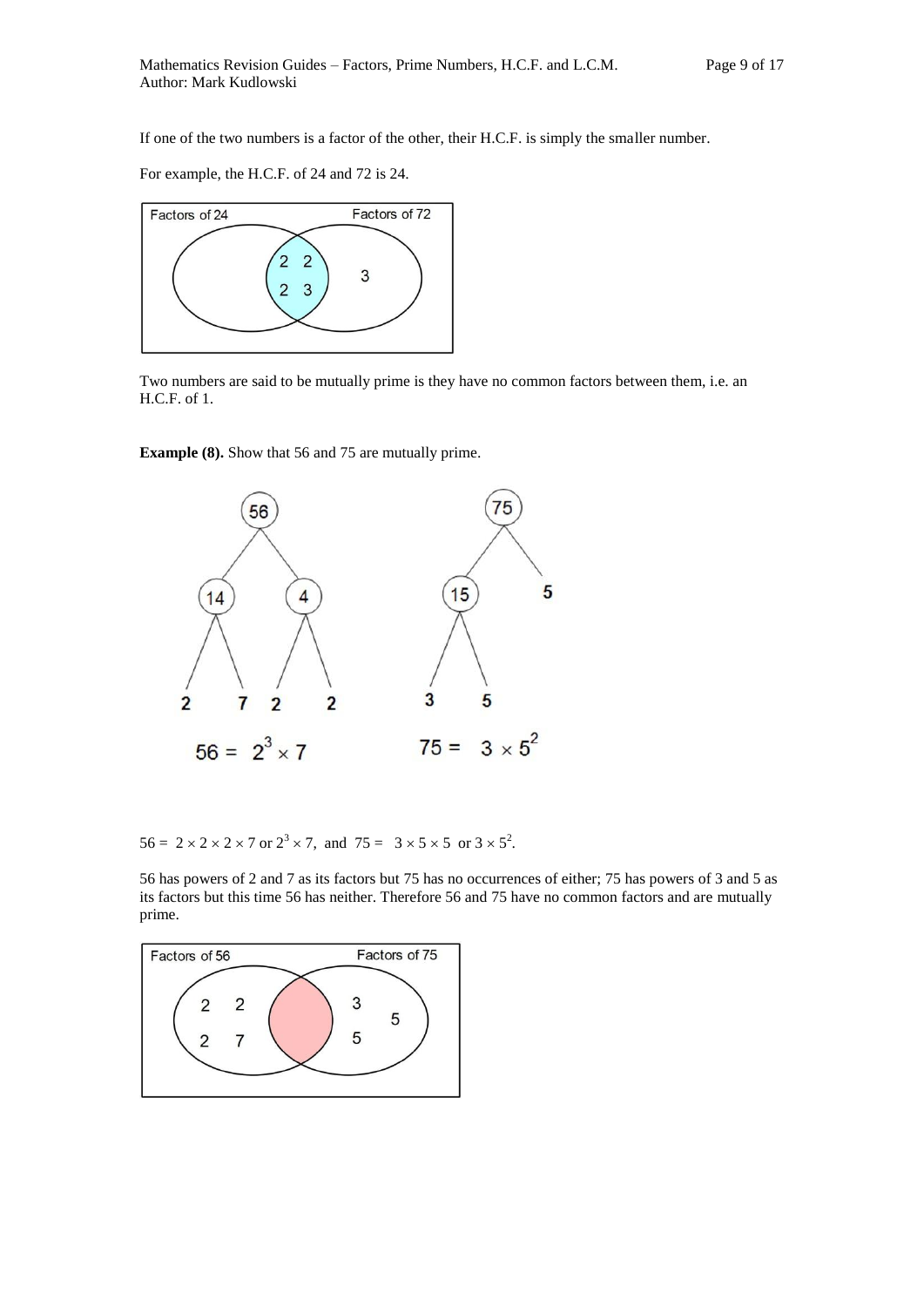The H.C.F. of more than two numbers is found in a similar way.

**Harder Example (9).** Find the H.C.F. of 252, 336 and 420, given that:

 $252 = 2^2 \times 3^2 \times 7$  $336 = 2^4 \times 3 \times 7$  $420 = 2^2 \times 3 \times 5 \times 7$ 

.

The factor of 2 occurs as  $2^2$  in 252 and 420, and as  $2^4$  in 336.

The lowest power of 2 is its square, so we have  $2^2$  in the H.C.F.

The factor of 3 occurs as  $3^2$  in 252, and as  $3<sup>1</sup>$ , or simply 3, in 336 and 420.

The lowest power of 3 is 3 itself, so we have 3 in the H.C.F.

The factor of 5 occurs only in 420, and is therefore absent in the H.C.F.

The factor of 7 occurs as  $7^1$ , or simply 7, in all three numbers, and therefore it occurs as 7 in the H.C.F.

**The H.C.F. of 252, 336 and 420 is therefore**  $2^2 \times 3 \times 7$ **, or 84.** 

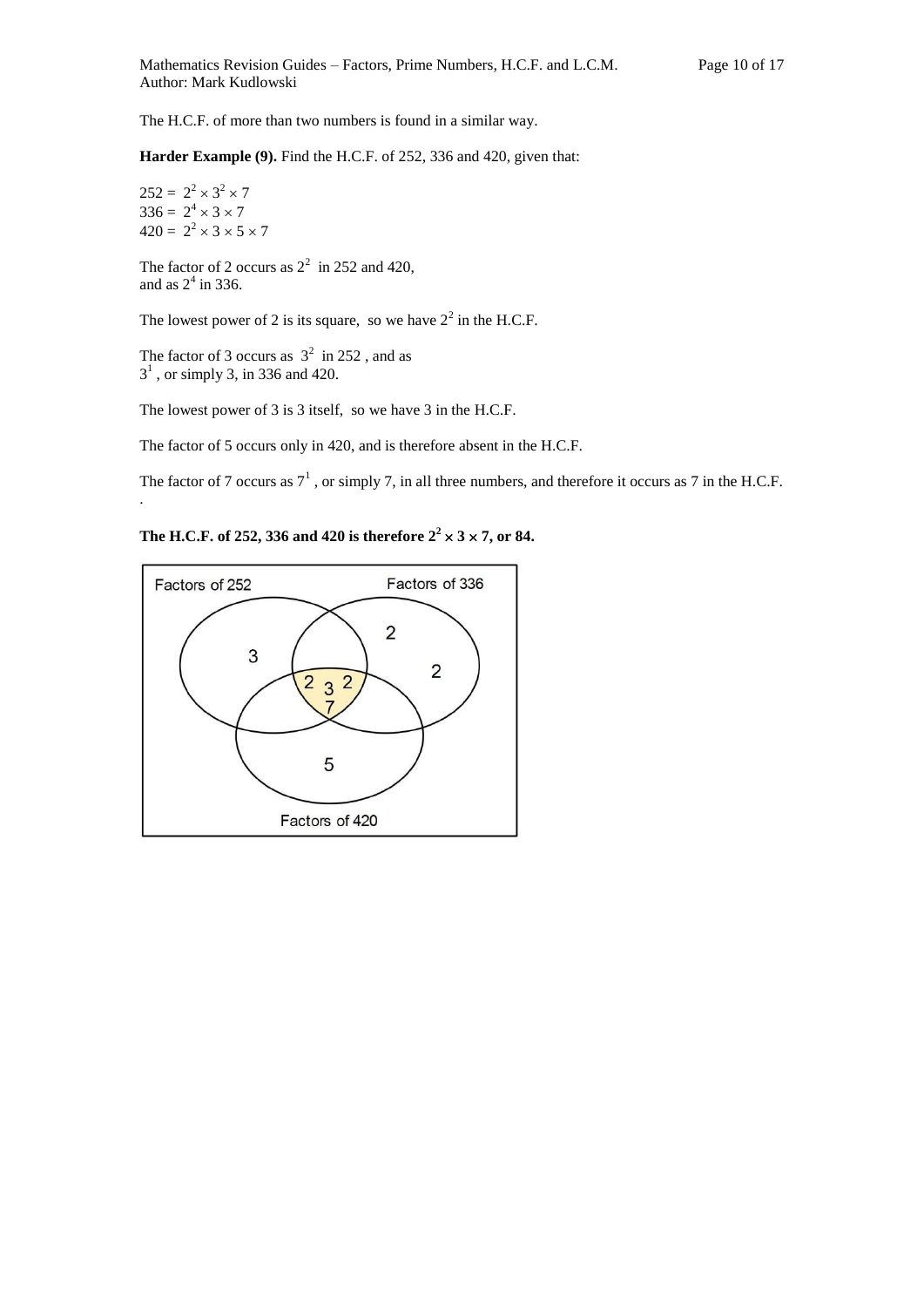#### **The Lowest Common Multiple, or L.C.M.**

The lowest common multiple of two or more numbers is the smallest number into which all of them can be divided without a remainder.

**Example (10):** Karen is planning a barbecue and wants to buy equal numbers of burgers and buns. Burgers are sold in packs of 12; buns, in packs of 10. What is the smallest total number of burgers and buns she can buy without having any of either left over, and how many packs of each is that ?

Karen thinks: "Well,  $12 \times 10 = 120$ , and so is  $10 \times 12$ . This means that if I buy 10 packs of burgers and 12 packs of buns, then I'll have enough to make 120."

In other words, 120 is a common multiple of both 10 and 12.

She then realises that she might not need 120 burgers and buns after all, since she reckons that 60 could also be divided by 10 and 12. In other words, she buys 5 packs of 12 burgers and 6 packs of 10 buns, making 60 burgers and 60 buns in all.

The **lowest common multiple, or L.C.M.,** of 10 and 12 is therefore 60.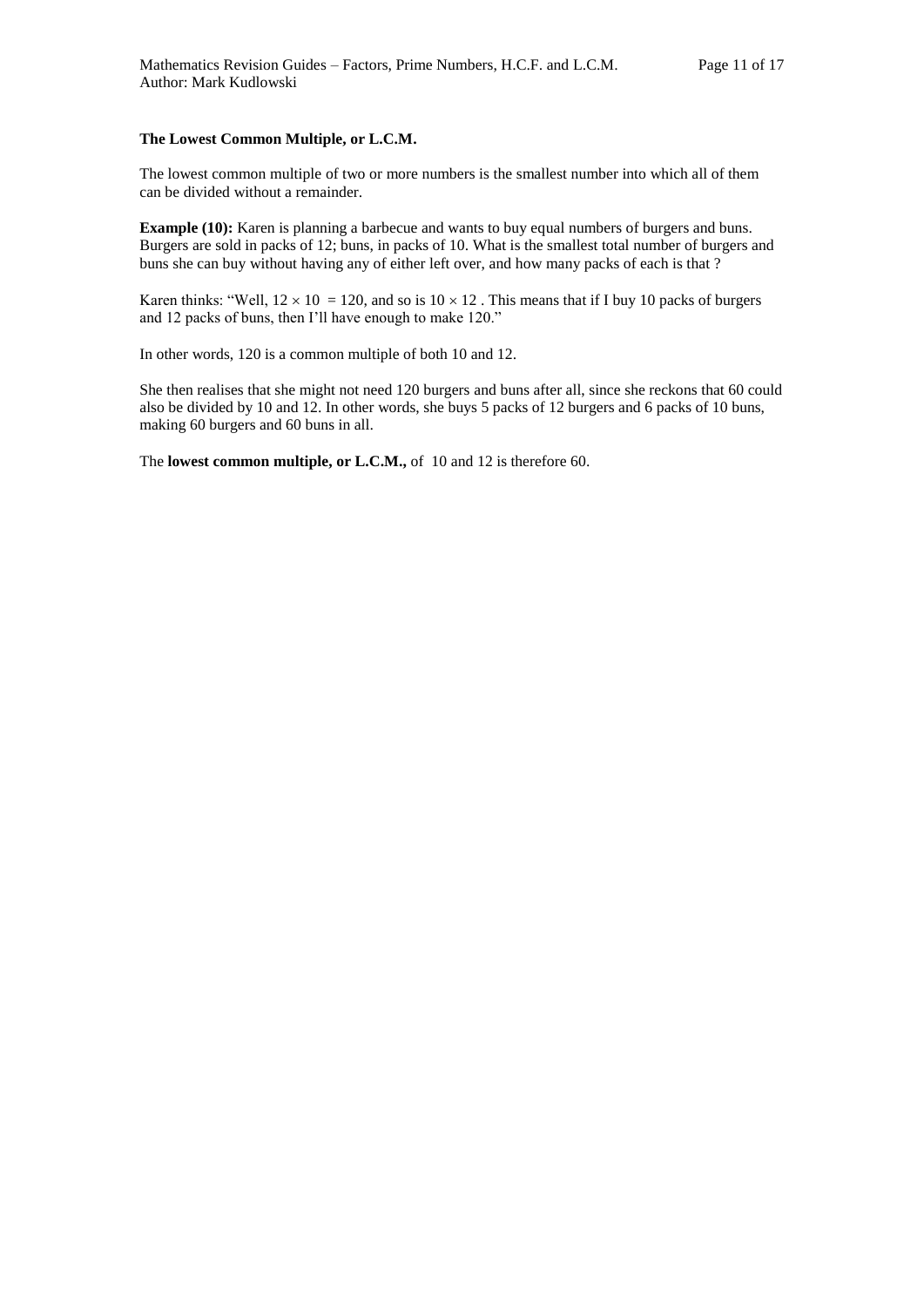If the L.C.M. cannot be found easily, then separate each number into prime factors.

By contrast with the H.C.F, the L.C.M. must have the **highest** power of each prime factor to be found in each number. If a factor is present in one number but absent in the other, then it must be included in the L.C.M.

**Example (11).** Find the L.C.M. of 36 and 60.



 $36 = 2 \times 2 \times 3 \times 3$  or  $2^2 \times 3^2$ , and  $60 = 2 \times 2 \times 3 \times 5$  or  $2^2 \times 3 \times 5$ .

Both 36 and 60 have  $2^2$  as a factor, therefore it must be in the L.C.M.

Again, both numbers have 3 as a factor, but 36 has the higher power  $(3^2)$ , so that must be in the L.C.M. The factor of 5 is absent in 36, but since it is included in 60, it has to be in the L.C.M. as well.

## The L.C.M. of 36 and 60 is therefore  $2^2 \times 3^2 \times 5$ , or 180.

This result can also be shown by expressing 36 and 60 as prime factor products in "long" non-index form and firstly highlighting the factors common to both (thus finding the H.C.F. into the bargain):

$$
36 = \left(\frac{2}{2}\right) \times \left(\frac{2}{2}\right) \times \left(\frac{3}{2}\right) \times 3
$$
  
60 =  $\left(\frac{2}{2}\right) \times \left(\frac{2}{2}\right) \times \left(\frac{3}{2}\right) \times 5$ 

The H.C.F. of 36 and 60 is  $36 = 2 \times 2 \times 3$  or 12, and we will use this result later.

We are still left with unmatched factors of 3 and 5 though.



We need to multiply the intermediate H.C.F. of 12 by these unmatched factors of 3 and 5. **The L.C.M. of 36 and 60 is therefore 12 3 5, or 180.**

Venn diagram illustration :



We multiply together every factor inside the Venn circles, thus  $2 \times 2 \times 3 \times 3 \times 5 = 180$ .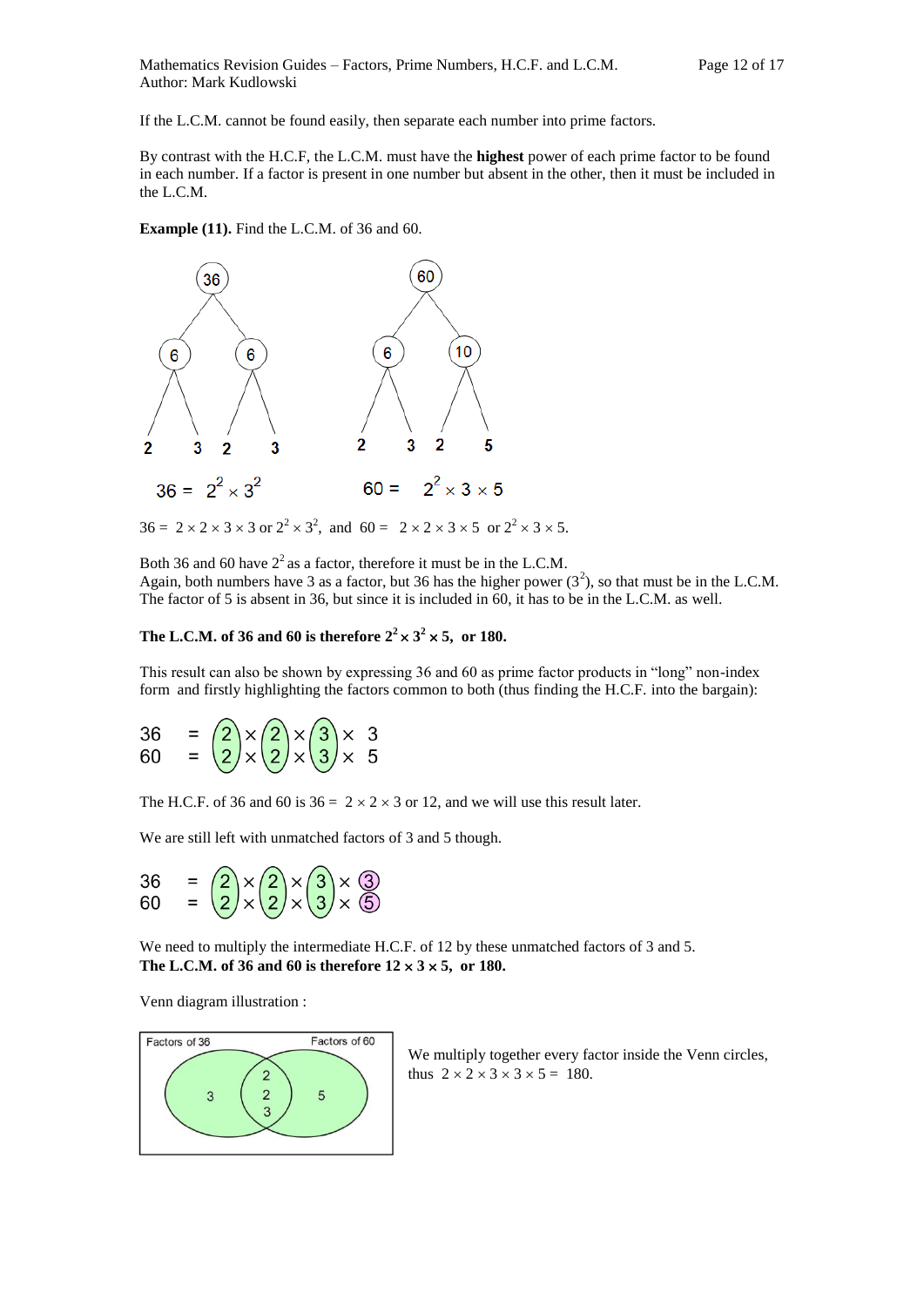If one of the two numbers is a factor of the other, their L.C.M. is simply the larger number.

For example, the L.C.M. of 24 and 72 is 72.

If two numbers are mutually prime (see under H.C.F.), then their L.C.M. is simply their product.



**Example (12).** Using the result from Example 8, find the L.C.M. of 56 and 75.

Since 56 and 75 are mutually prime (in other words, they have no common factors) , their L.C.M. is simply their product.

Hence the L.C.M. of 56 and 75 is  $56 \times 75$  or 4200.

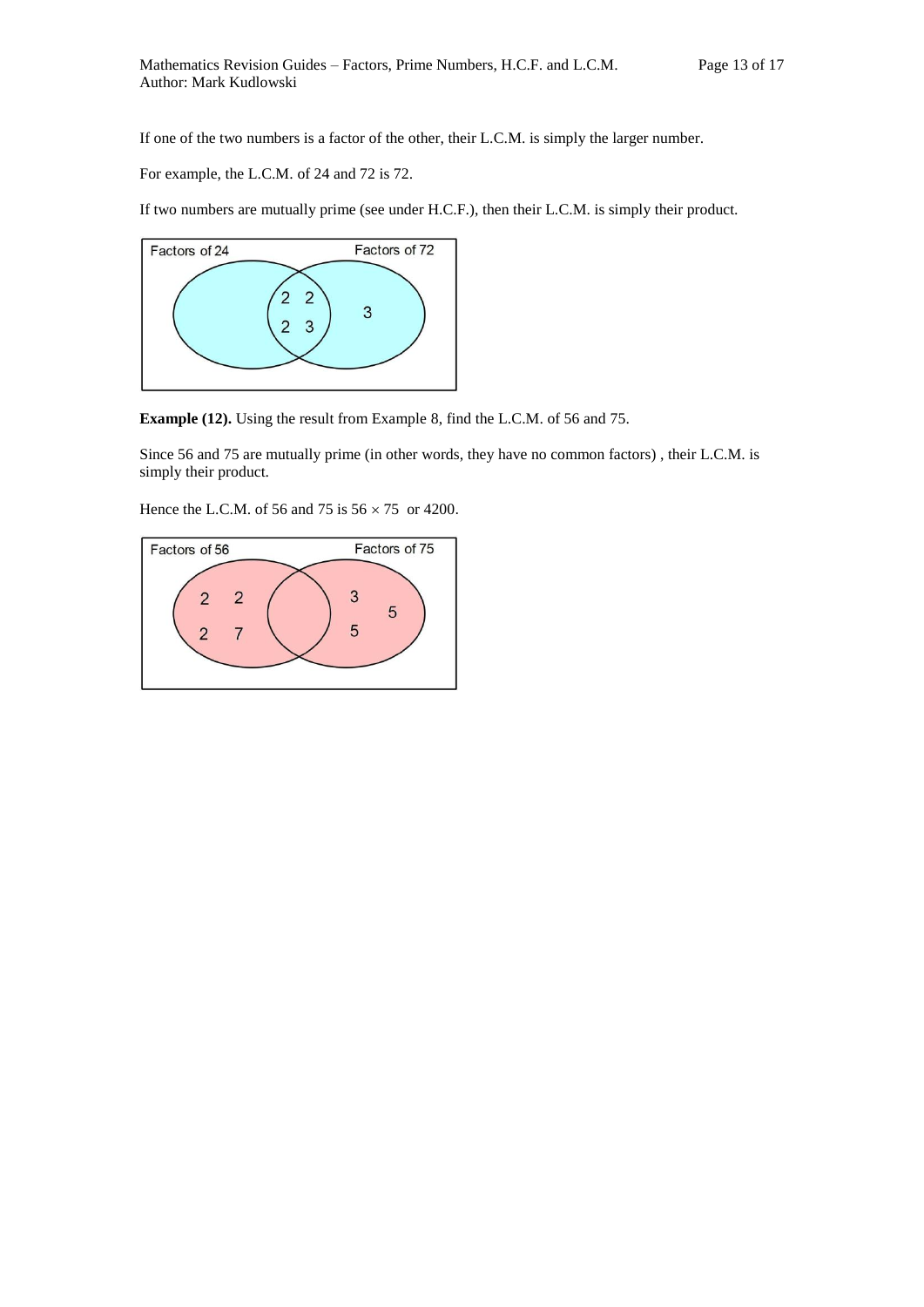Again, the problem of finding the L.C.M. can be generalised for three or more numbers.

The list can be shortened if any number is a factor of another in the list.

**Example (13).** Find the L.C.M. of 15, 25, 30 and 54.

15 can be removed from the list, as it is already a factor of 30, and hence any multiple of 30 is automatically a multiple of 15.



The prime factors of the remaining numbers are:

 $25 = 5 \times 5$  or  $5^2$  $30 = 2 \times 3 \times 5$  $54 = 2 \times 3 \times 3 \times 3$  or  $2 \times 3^3$ 

The L.C.M will therefore have powers of 2, 3 and 5 as its factors. The highest-occurring powers are shown in bold, so the L.C.M. is  $2 \times 3^3 \times 5^2 = 1350$ .

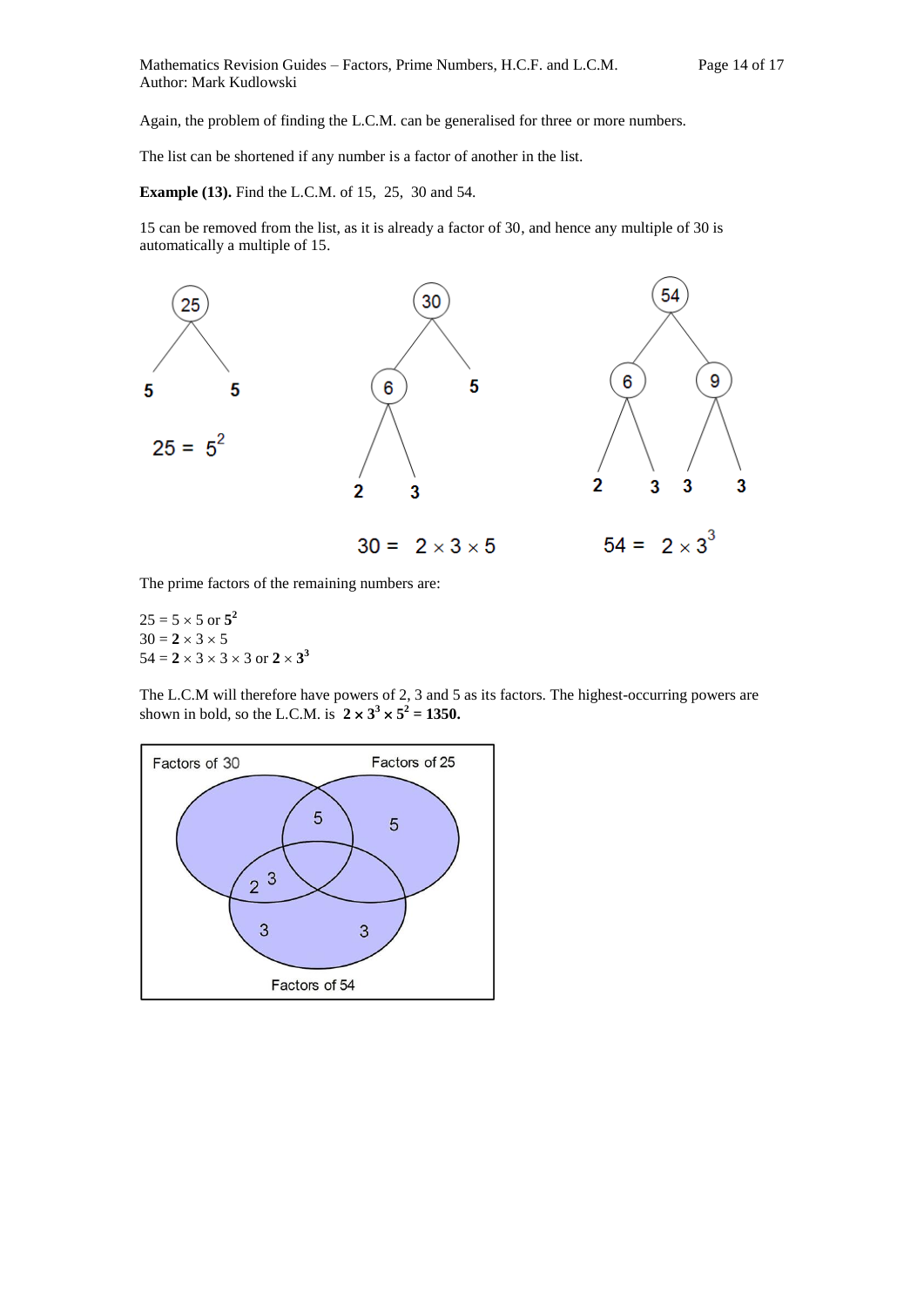**Euclid's Algorithm.**

## **The L.C.M. of two numbers can be found by multiplying them together, and then dividing by their H.C.F.**

**Example (14):** Find the L.C.M. of 90 and 100, given that their H.C.F. is 10 from Example (7).

The L.C.M. of 90 and  $100 = \frac{90 \times 100}{10} = 900$ . 10  $\frac{90 \times 100}{10}$ 

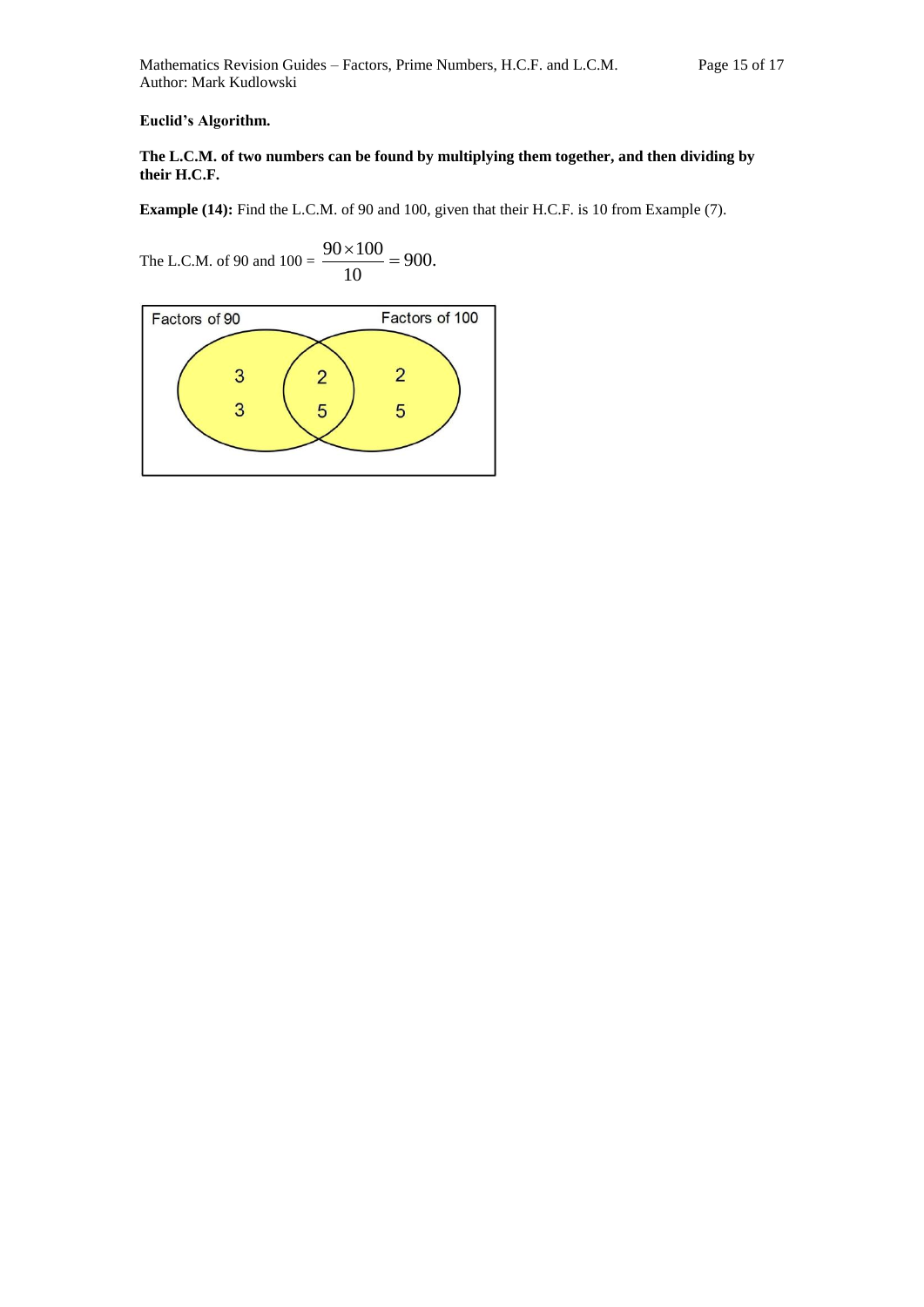## **Finding the H.C.F and L.C.M. of two numbers using the "Ladder" method.**

This is another method of finding the H.C.F. and L.C.M. of two numbers in one sum, with a layout recalling the process of division.

**Example (15):** Find the H.C.F. and L.C.M. of 90 and 100 using the "Ladder" method.

|   | 90 | 100 |                                      |
|---|----|-----|--------------------------------------|
| 2 | 45 | 50  | Common factor of 2, so divide        |
| 5 |    | 10  | Common factor of 5 - divide again    |
|   |    | 10  | End process - no more common factors |

We see that 90 and 100 have a common factor of 2, so we first divide by 2 to obtain 45 and 50. Next, we see that 45 and 50 still have a common factor of 5, so we divide by 5 to get 9 and 10.

The numbers 9 and 10 have no common factors, so the process ends here.



We were able to divide both 90 and 100 by 2 and then by 5, so the H.C.F. of 90 and 100 is  $2 \times 5$  or 10, namely the product of just the two divisors.

The final quotients of 9 and 10 can then be multiplied to give 90, and that result multiplied by the H.C.F. of 10 to give the L.C.M. of 90 and 100, i.e.  $2 \times 5 \times 9 \times 10$  or 900.

N.B. We could have divided 90 and 100 by 10 in one step, and still obtained the same results.